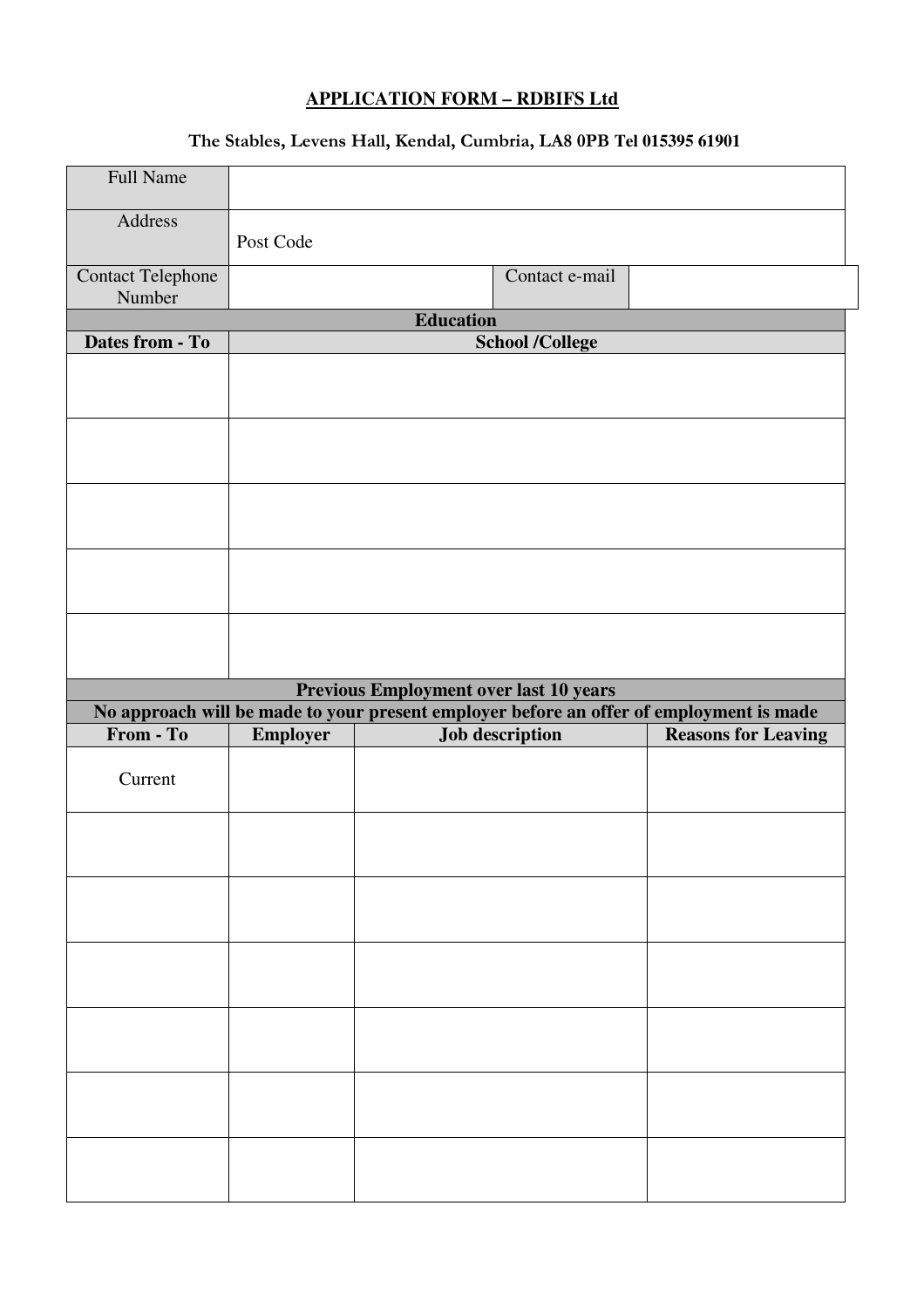| Details and results of any examinations taken                               |                                                                                       |  |  |  |
|-----------------------------------------------------------------------------|---------------------------------------------------------------------------------------|--|--|--|
| Date passed                                                                 | <b>Details and results</b>                                                            |  |  |  |
|                                                                             |                                                                                       |  |  |  |
|                                                                             |                                                                                       |  |  |  |
|                                                                             |                                                                                       |  |  |  |
|                                                                             |                                                                                       |  |  |  |
|                                                                             |                                                                                       |  |  |  |
|                                                                             |                                                                                       |  |  |  |
|                                                                             |                                                                                       |  |  |  |
|                                                                             |                                                                                       |  |  |  |
|                                                                             |                                                                                       |  |  |  |
|                                                                             |                                                                                       |  |  |  |
|                                                                             |                                                                                       |  |  |  |
|                                                                             |                                                                                       |  |  |  |
|                                                                             |                                                                                       |  |  |  |
|                                                                             |                                                                                       |  |  |  |
|                                                                             | We would like to hear about any other skills you have acquired or training undertaken |  |  |  |
|                                                                             | Please give details below                                                             |  |  |  |
|                                                                             |                                                                                       |  |  |  |
|                                                                             |                                                                                       |  |  |  |
|                                                                             |                                                                                       |  |  |  |
|                                                                             |                                                                                       |  |  |  |
|                                                                             |                                                                                       |  |  |  |
|                                                                             |                                                                                       |  |  |  |
|                                                                             |                                                                                       |  |  |  |
|                                                                             |                                                                                       |  |  |  |
|                                                                             |                                                                                       |  |  |  |
|                                                                             |                                                                                       |  |  |  |
|                                                                             |                                                                                       |  |  |  |
|                                                                             |                                                                                       |  |  |  |
|                                                                             |                                                                                       |  |  |  |
|                                                                             |                                                                                       |  |  |  |
| Other Hobbies and Interests - tell us about any you are actively engaged in |                                                                                       |  |  |  |
|                                                                             |                                                                                       |  |  |  |
|                                                                             |                                                                                       |  |  |  |
|                                                                             |                                                                                       |  |  |  |
|                                                                             |                                                                                       |  |  |  |
|                                                                             |                                                                                       |  |  |  |
|                                                                             |                                                                                       |  |  |  |
|                                                                             |                                                                                       |  |  |  |
|                                                                             |                                                                                       |  |  |  |
|                                                                             |                                                                                       |  |  |  |
|                                                                             |                                                                                       |  |  |  |
|                                                                             |                                                                                       |  |  |  |